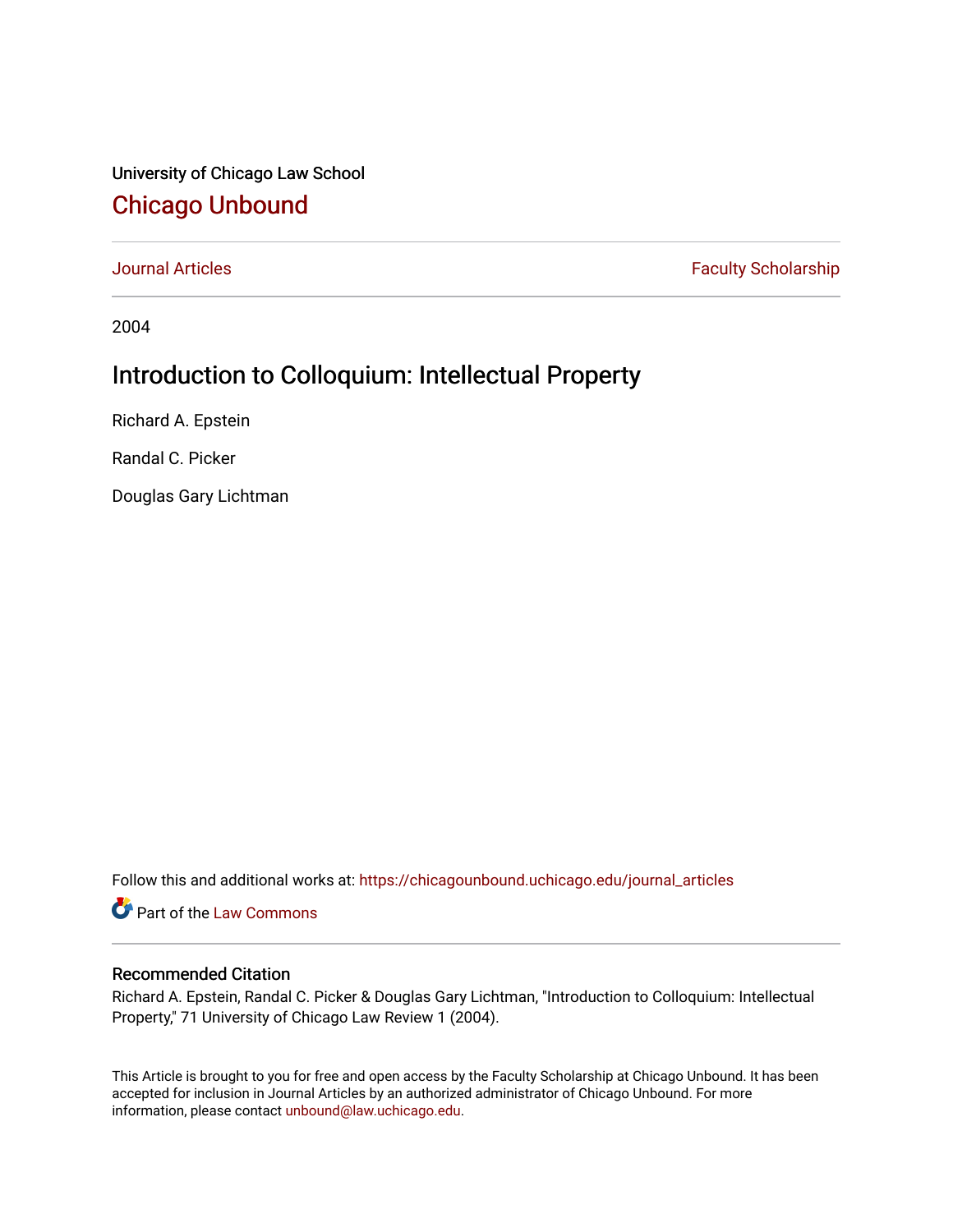## **The University of Chicago Law Review**

Volume 71 Winter 2004 Number 1

*0 2004 by* The *University of Chicago*

## **Colloquium: Intellectual Property**

In late June 2003, the John M. Olin Program in Law and Economics at the University of Chicago Law School invited a small number of scholars and corporate leaders to meet together for an Intellectual Property Colloquium. The program was a low-key affair. There were no public lectures. The audience consisted solely of the invited participants, a few additional members of the University of Chicago faculty, and student editors of the *Law Review.* Each presenter spoke for forty minutes on a topic of his or her own choosing, after which the floor was opened for questioning. Truth be told, most of these brief sessions ended mid-sentence, with the conversations continuing over coffee, lunch, and dinner.

Collected several months later, this volume represents part of the output of that meeting. Each participant has contributed a short Essay based on the ideas first presented and later refined at the Colloquium. Taken together, these Essays constitute a snapshot of our gathering and hopefully will serve as the basis for continued exchanges.

We would like to take this opportunity to thank Merck  $\&$  Co., Inc., the Microsoft Corporation, and Pfizer, Inc., for their generous support of the Intellectual Property Colloquium. We also extend our sincere thanks to Marjorie Holme, who worked tirelessly to coordinate the details of the event. Most importantly, thanks to the participants who joined us in Chicago and then contributed their work to this issue. We might not all agree on the ideal contours for intellectual property law, but the conversation is an important one, and together we can make real progress.

Readers, we hope you enjoy the Essays.

Richard A. Epstein Douglas Lichtman Randal C. Picker